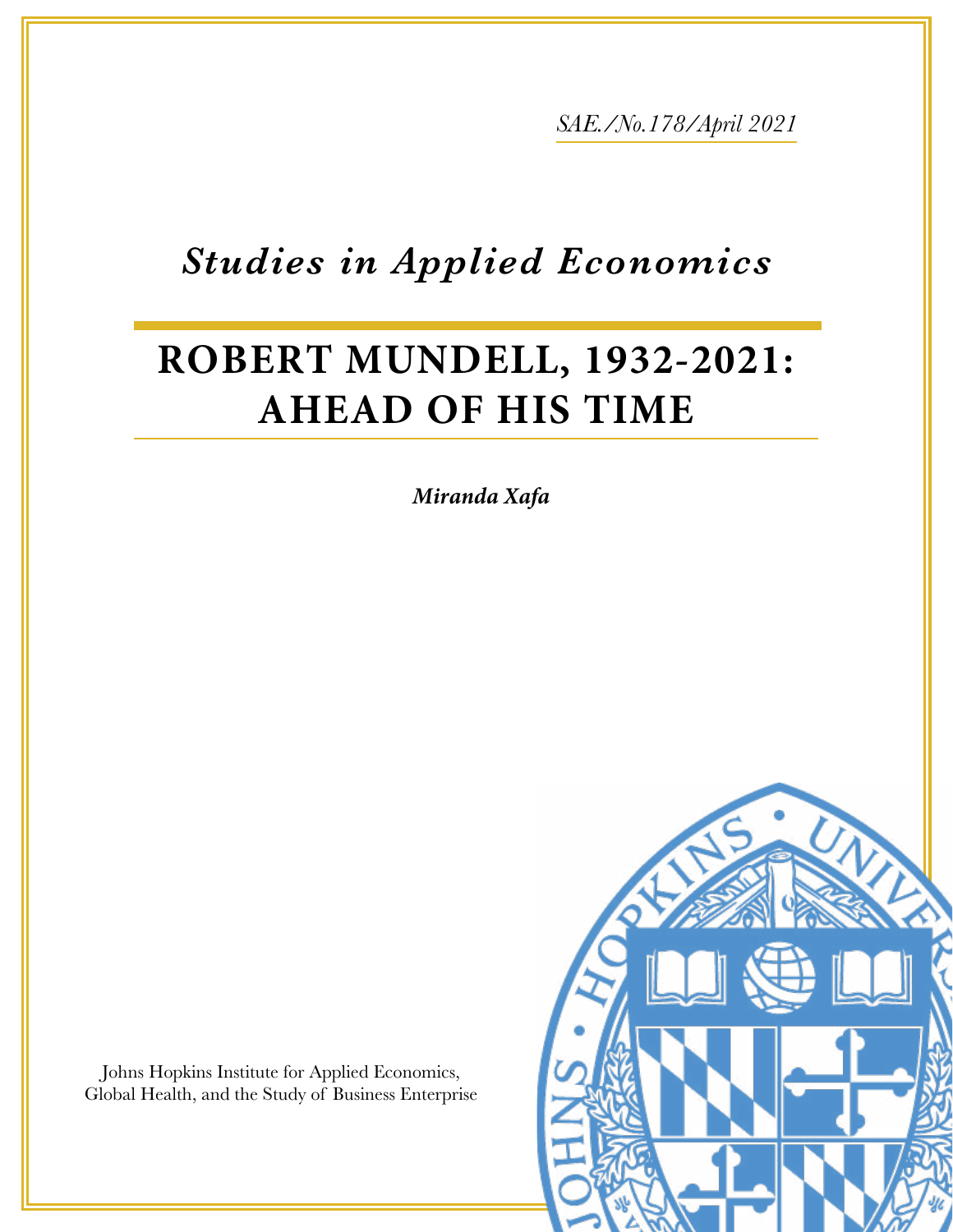## **Robert Mundell, 1932-2021: Ahead of his Time**

By Miranda Xafa

#### **About the Series**

The *Studies in Applied Economics* series is under the general direction of Professor Steve H. Hanke, Founder and Co-Director of the Johns Hopkins Institute for Applied Economics, Global Health, and the Study of Business Enterprise [\(hanke@jhu.edu\)](mailto:hanke@jhu.edu).

#### **About the Author**

Miranda Xafa started her career at the International Monetary Fund in Washington in 1980 and moved on to senior positions in government and in the financial sector. In 1991-93 she served as chief economic advisor to Prime Minister Constantin Mitsotakis in Athens, and subsequently worked as a financial market strategist at Salomon Brothers and Citigroup in London. After serving as a member of the IMF's Executive Board in 2004-09, she is now a senior scholar at the Centre for International Governance Innovation (CIGI). She holds a Ph.D. in Economics from the University of Pennsylvania and has taught economics at the University of Pennsylvania and Princeton University.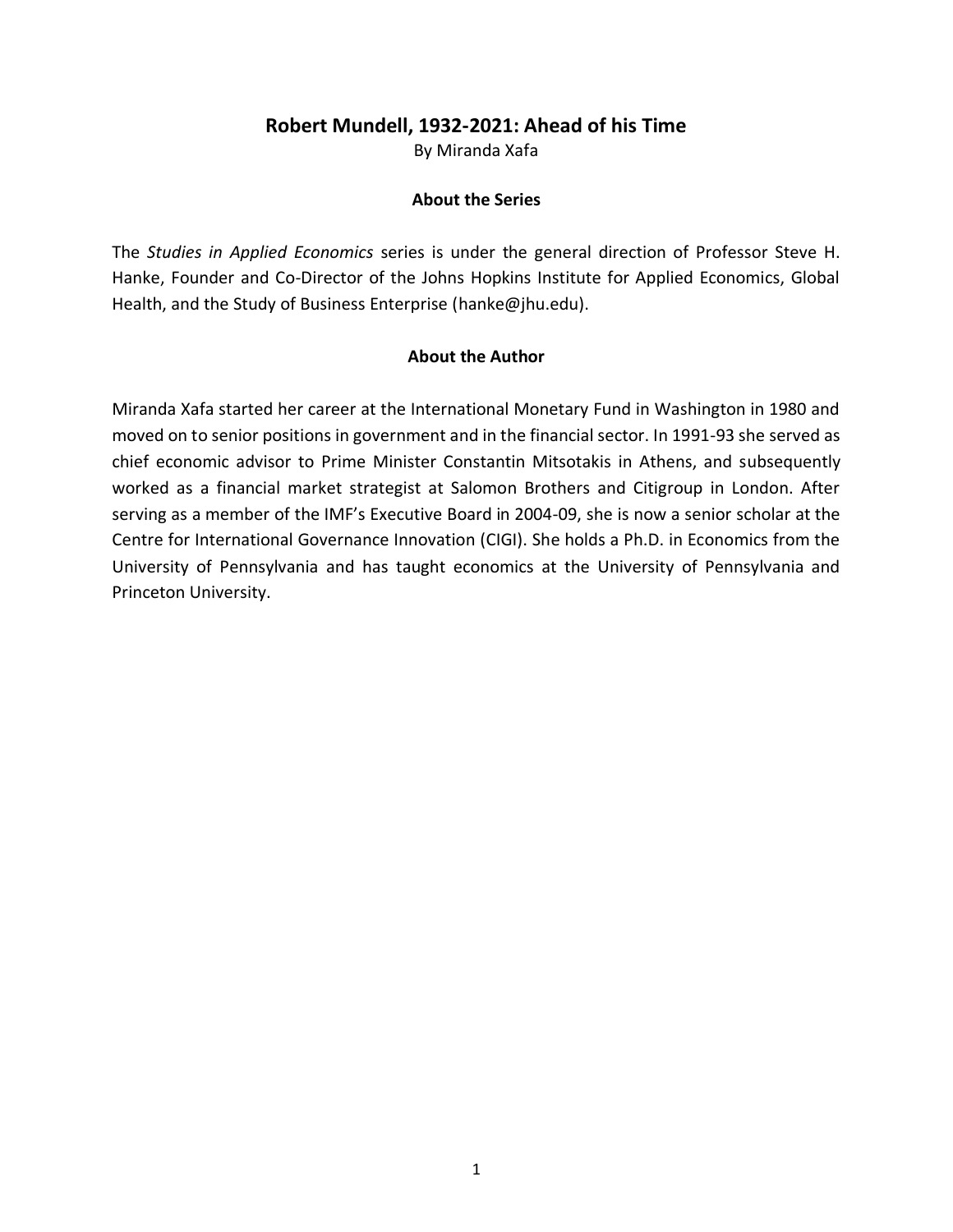I met Bob Mundell in Washington in 1982, when I was already working at the International Monetary Fund, at a conference on the international monetary system. My first impression was the absolute confidence with which he expressed his views. When one of the participants in his panel claimed that the data did not confirm his views, he responded: "If the data do not confirm my views, then the data are wrong." I had the chance to follow his life and career, and to participate in the conferences he organized and chaired in the last two decades in his beloved Palazzo Mundell in Tuscany where he lived.

Mundell pioneered the theory that serves as the basis for the design and implementation of economic policies in open economies. He extended the Keynesian closed-economy model, which focused on the relationship between interest rates and output, to open economies by introducing a third dimension: the exchange rate and capital mobility. It is hard to appreciate today his pathbreaking thinking on economic issues that had yet to emerge, at a time when the world was dominated by fixed exchange rates and capital controls. His research formed the foundation of international macroeconomics. In awarding him the 1999 Nobel prize in economics, the Swedish Academy of Sciences notes that: " His contribution to monetary theory and optimum currency areas remains outstanding and has inspired generations of researchers. Mundell chose the problems he analyzed with almost prophetic accuracy, predicting the future course of the international monetary system and international capital markets".

His acceptance speech at the Swedish Academy of Sciences is a brilliant essay entitled [«A](http://www.columbia.edu/~ram15/nobelLecture.html)  [Reconsideration of the 20](http://www.columbia.edu/~ram15/nobelLecture.html)<sup>th</sup> Century», which explains how monetary developments played a decisive role in shaping political developments. The demise of the gold standard during the first world war, and the failed attempt to restore it post-war, triggered the Great Depression of the 30's which contributed to the rise of totalitarianism and the second world war. After WWII the Bretton Woods system of fixed exchange rates was adopted, with the dollar fixed to gold at a parity of \$35 per ounce and all other currencies fixed to the dollar. The system collapsed when the US started losing gold reserves and President Nixon closed the gold window in 1971, instead of changing the gold parity and preserving the system as Mundell recommended. With the advent of generalized floating in 1973, an international monetary system no longer existed. "The global economy needs a global currency", Mundell often said. A global currency would reduce transactions costs, establish a unit of account, and avoid the dislocations caused by large exchange rate fluctuations. He proposed a basket of currencies called DEY (Dollar, Euro, Yen), with central banks intervening to maintain fixed parities between these key currencies. Sweeping changes in exchange rate between areas that have achieved price stability are unnecessary and damaging for trade and financial flows. A "G-3" monetary union would have the merit of producing both internal balance (price stability) and external balance (exchange rate stability) simultaneously.

His influence on economic policy-making in the United States, Europe and China was huge. The launch of the Euro was based on his work on "optimum currency areas", and the virtually uninterrupted U.S. economic boom in the last two decades of the 20<sup>th</sup> century was based on his theories about the optimum policy mix and the supply-side economics adopted by the Reagan administration.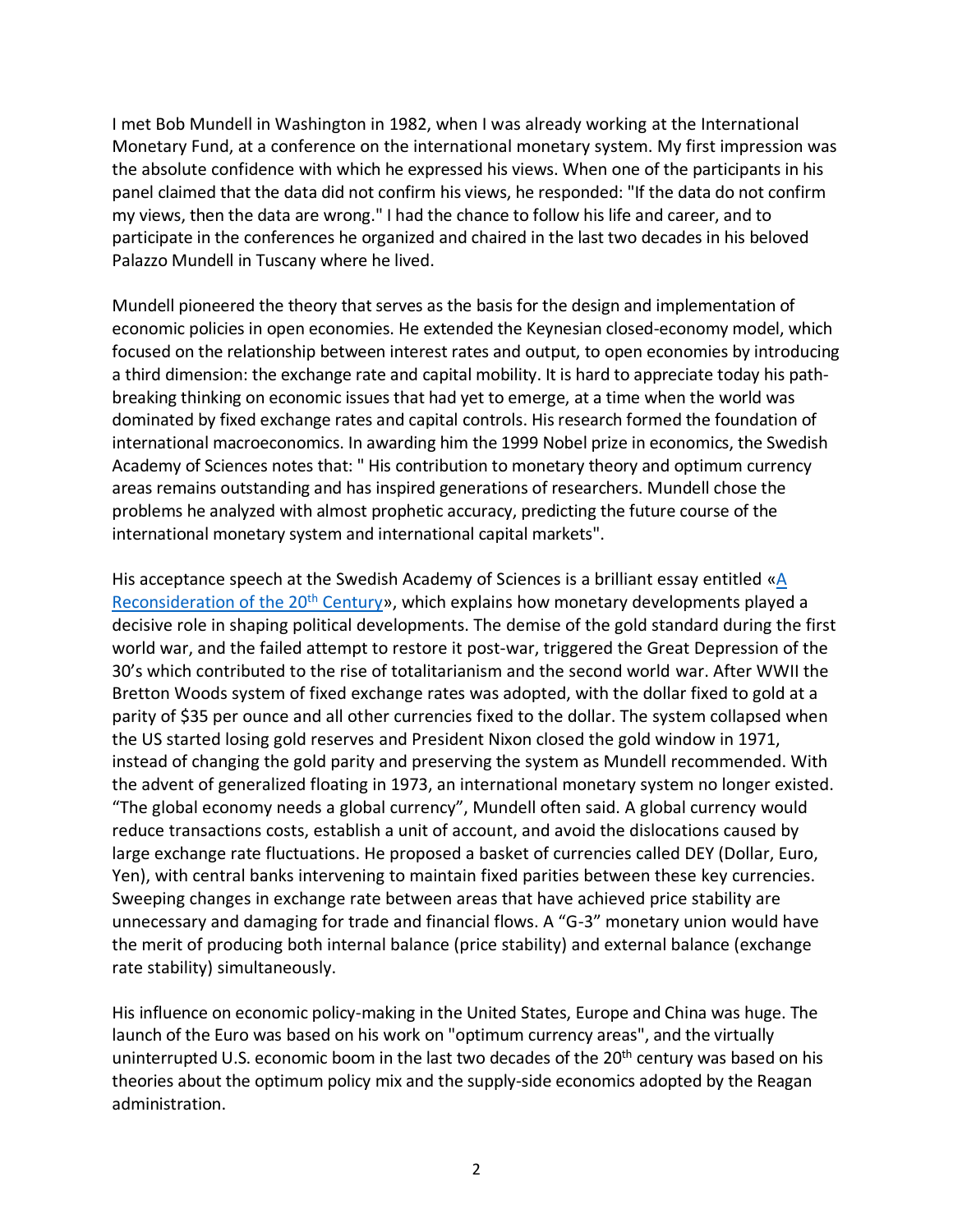#### **Optimum Currency Areas**

In a pioneering article he published in the American Economic Review in 1961 [\("Optimum](https://www.jstor.org/stable/1812792?seq=1)  [Currency Areas"](https://www.jstor.org/stable/1812792?seq=1)), Mundell questioned whether countries need their own currencies or would be better off delegating monetary policy to a supranational central bank that issues a common currency. He stressed the benefits of a common currency, notably its role in facilitating crossborder trade and financial flows, and analyzed the conditions necessary for such an endeavor to succeed. He concluded that an optimum currency area requires high labor mobility and wage flexibility to maintain a high level of employment in the face of an "asymmetric" external shock that leads to a fall in demand in one of the member states.

This is the theoretical framework on which European monetary unification was built. Many contributed to this complex project, from the Werner Plan in 1970 to the Maastricht Treaty in 1991, but it was Mundell who gave intellectual legitimacy to the idea that the benefits of a single currency outweigh the loss of monetary independence. Thousands of articles were written examining whether Europe is an optimum currency area capable of doing away with the exchange rate as an instrument of adjustment. The adjustment process of the U.S. economy to asymmetric external shocks was examined as a possible model for European unification. When the auto industry in Detroit or the defense industry in California are hit by a decline in demand, workers move to other states or other industries, even if they have to accept lower wages. This analysis highlights the two important criteria that a monetary union must meet: labor mobility and the absence of large-scale asymmetric shocks.

Even though European labor markets hardly resemble the U.S. flexibility model, Mundell has always been an advocate of fixed exchange rates and, by extension, the common European currency. He was concerned about the "monetary Balkanization" of Europe that undermines the liquidity of currencies and creates uncertainty in trade and financial transactions. He called for closer integration of European capital markets by permanently fixing exchange rates so to reduce the risk premium embedded in interest rates and to lower cross-border transactions costs. Mundell predicted that the euro would emerge as one of the leading global currencies, second only to the dollar, because it had three important advantages: The area of transactions it covers is almost equal to that of the United States, the European Central Bank in Frankfurt inherits the Bundesbank's stability culture, and exchange controls in Europe have been eliminated. Indeed, despite large fluctuations, the euro-dollar parity is now close to its initial level of 1.18 and the euro is gaining ground in global official reserves. Mundell's response to the skeptics who blamed the common currency for the euro area debt crisis in 2010-2was: "If California has a debt crisis, would you blame the dollar or fiscal mismanagement?"

#### **The Monetary-Fiscal Policy Mix**

To achieve a policy target (e.g., price stability) you need an instrument (e.g., monetary policy). If there is another target (e.g., full employment) you need another instrument (e.g., fiscal policy). You need to have as many instruments as there are targets. In a closed economy it makes little difference how targets are paired with instruments. In open economies, such as those in Mundell's prescient analysis, it makes a huge difference. As a general principle, the pairing of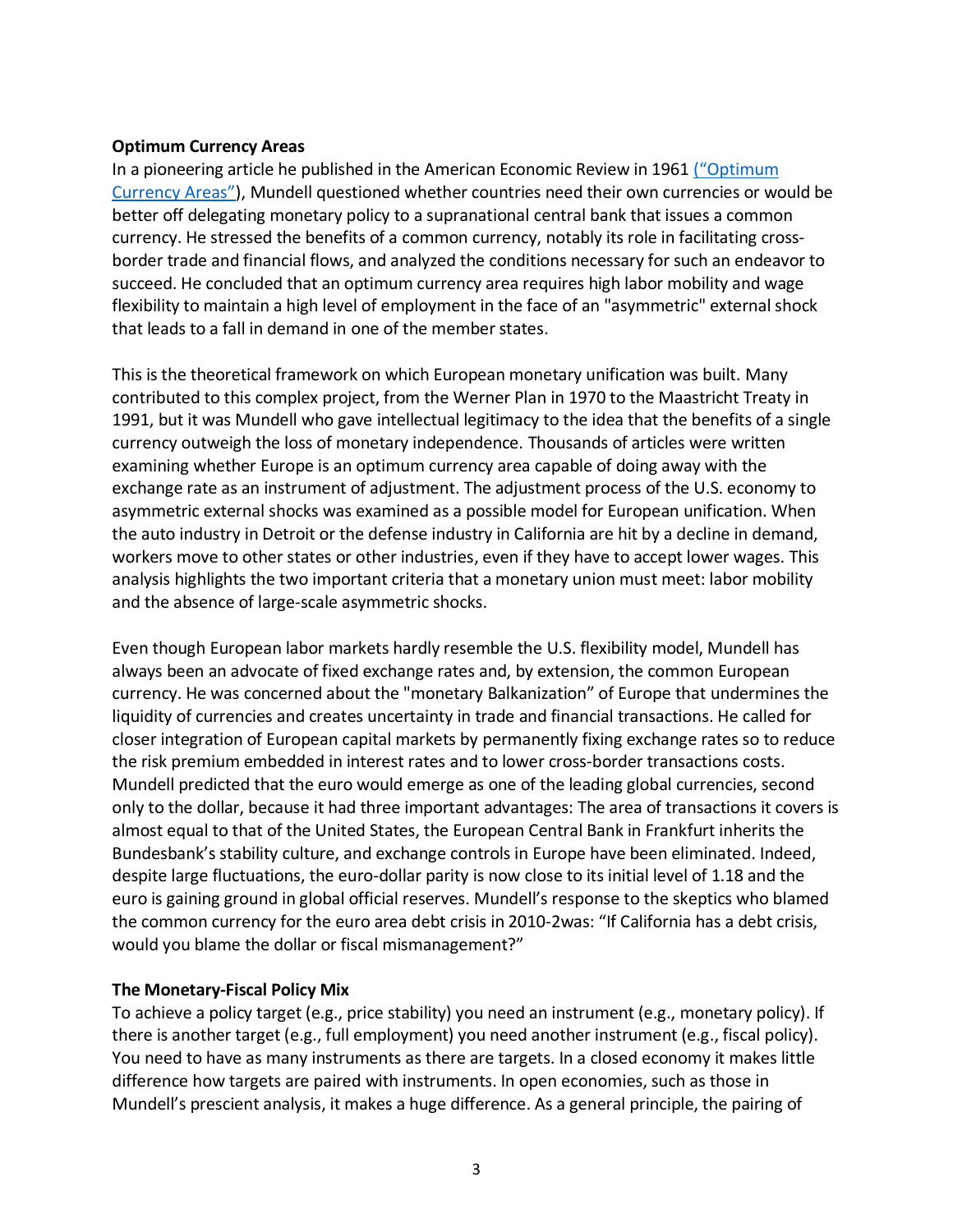instruments and targets must be based on the effectiveness with which each instrument affects each target. In another pioneering article [\("Capital Mobility and Stabilization Policy under](https://www.jstor.org/stable/139336?seq=1) Fixed [and Flexible Exchange Rates", 1963](https://www.jstor.org/stable/139336?seq=1)), Mundell examined these issues using an elegant analytical framework and reaching clear and powerful conclusions.

Under fixed exchange rates and capital mobility, the central bank intervenes in the foreign exchange market to meet the demand for foreign exchange at the fixed rate. It thus loses control of the money supply, which automatically adjusts to demand. Perfect capital mobility ensures the equality between domestic and foreign interest rates provided the exchange rate remains fixed. In this framework, fiscal policy can affect economic activity without triggering a rise in interest rates or an appreciation of the exchange rate that would tend to offset the impact of fiscal expansion. Fiscal policy is powerful, monetary policy powerless.

The opposite result applies under a floating exchange rate regime with perfect capital mobility. The central bank does not intervene in the foreign exchange market, letting exchange rate movements equate supply with demand. Fiscal policy is powerless because an increase in fiscal spending increases the demand for money and tends to raise interest rates, attracting capital from abroad and causing the exchange rate to appreciate. The resulting deterioration in the trade balance offsets the impact of fiscal policy on economic activity. Monetary policy, on the other hand, can help raise output in the short term, but with disastrous consequences on inflation and the balance of payments in the longer term. An unexpected inflation can reduce real wages, thereby temporarily increasing investment and employment. But it's a matter of time before wages adjust to higher inflation and growth slows.

Mundell's analysis, written shortly after Canada adopted a floating exchange rate regime versus the U.S. dollar and lifted exchange controls, became far more relevant in subsequent decades after the collapse of the Bretton Woods fixed exchange rate system and the gradual liberalization of capital movements worldwide. Policymakers can choose two out three goals: capital mobility, a fixed exchange rate, and independent monetary policy. All three are impossible (the "impossible trinity"). To Mundell, the answer was obvious: Fix the parity and don't try to use the exchange rate as an instrument for (short-lived) economic stimulus. This was Europe's choice with the adoption of the euro, and China's with the tightly managed yuan. By contrast, the former Soviet republics opted for monetary independence by adopting their own currencies. The loss of monetary discipline resulted in hyperinflation in all these countries. A decade later, their GDP was lower than under communism.

Mundell's analysis served as a basis for further research by his students at the University of Chicago (Rudi Dornbusch, Jacob Frankel, Michael Mussa) on the causes of currency crises and the appropriate policy response. This research gained relevance after the currency crisis in Mexico 1995, which was characterized as "the first crisis of the  $21<sup>st</sup>$  century" due to the speed and virulence of capital outflows, followed by the crisis in Asia in 1997-8, in Russia in 1998, in Brazil in 1999 and in Argentina in 2001. One of the conclusions of this research was that the role of capital mobility in triggering a crisis has been exaggerated. The causes of the crises are typically domestic policy mistakes. Stabilization efforts post-crisis would not be credible if they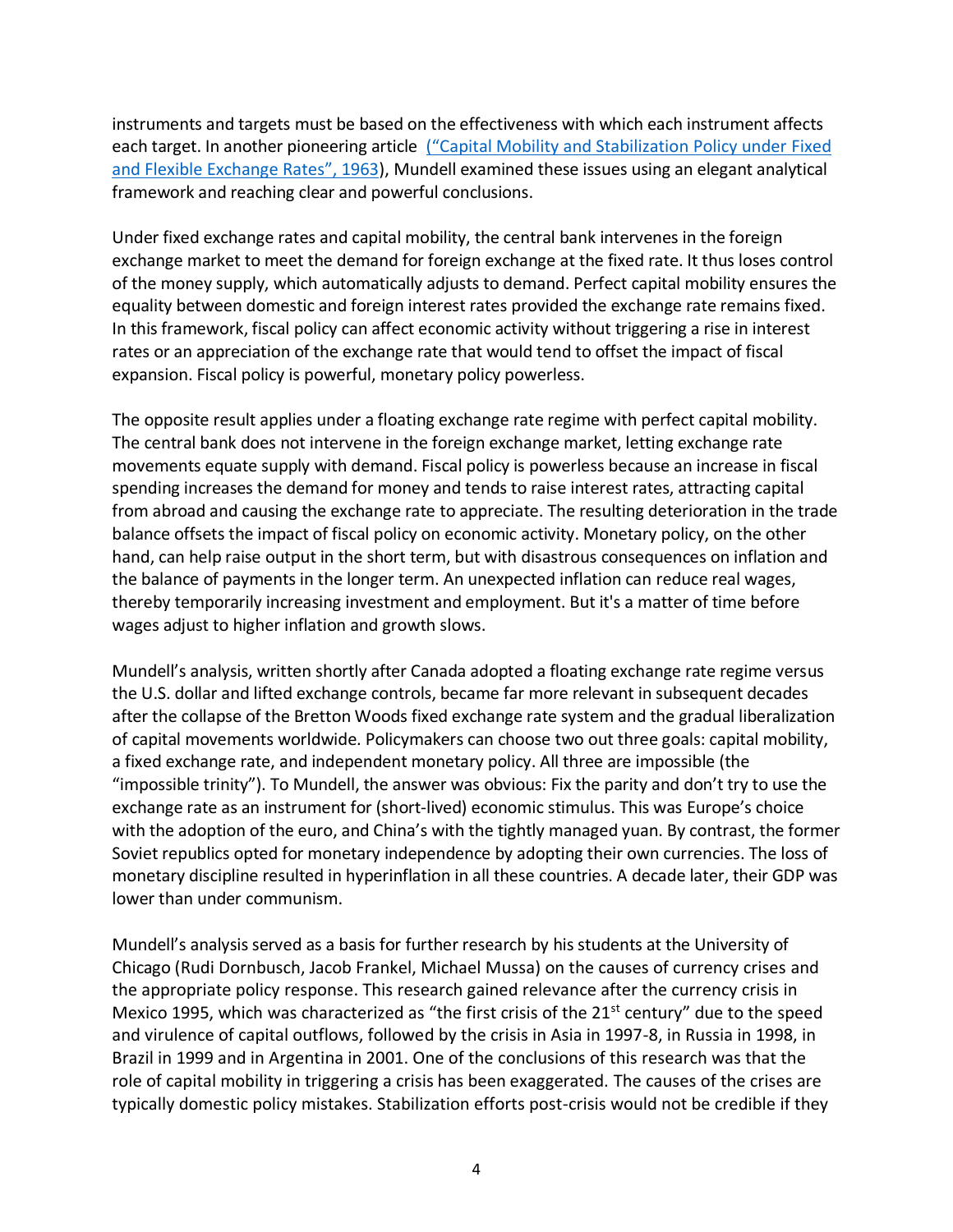are not accompanied by an increase in interest rates to stem capital outflows and currency pressures – a lesson Turkey has yet to learn.

A key conclusion of Mundell's analysis is that monetary policy must target price stability, because it is the most effective policy instrument against inflation. He believed that monetary independence is both unnecessary and undesirable, as demonstrated by the experience of countries that have tried to boost growth by keeping interest rates low, with disastrous consequences for inflation and the balance of payments (e.g., Turkey today). Under capital mobility, interest rates can target either an external objective (a fixed exchange rate) or an internal objective (growth) but not both. Any attempt to lower interest rates to boost growth under a fixed exchange rate regime could trigger a currency crisis. He argued that monetary authorities should be independent from the government and should have price stability as their sole target. This view is self-evident today, but it took the stagflation of the 1970s to gain broad acceptance.

## **Supply Side Economics**

The loss of global monetary discipline with the collapse of the Bretton Woods fixed-exchange rate system in 1973 triggered the first oil shock and led to inflation and large exchange rate fluctuations worldwide. The expansionary monetary and fiscal policies followed by virtually all advanced countries during that period were unable to prevent a recession. The Keynesian economic model, in which inflation and recession are alternative conditions that could not coincide, seemed unable to explain the stagflation of the 1970s.

Going against established orthodoxy, Mundell argued that monetary and fiscal policies should not be targeted at the same objective (full employment), but instead one should be targeted at price stability (tight monetary policy) and the other at growth (expansionary fiscal policy). This was the famous Mundell policy mix that triggered a revolution in U.S. economic policies in the 1980s. Mundell proposed supply-side tax cuts to reduce marginal tax rates and offset the impact of inflation on the progressivity of the tax scale. High marginal tax rates had reduced the incentive for work and risk-taking while increasing the incentive for tax evasion. This policy was not the standard Keynesian demand-boosting policy prescription, but a structural change through supplyside tax cuts. These ideas were radical at the time and gave rise to supply-side economics as a political movement which espoused low marginal tax rates, monetary discipline, less government intervention in economic activity, and free trade.

A revolution requires ammunition, but also people willing to use it. President Reagan adopted Mundell's policy mix by cutting the top marginal tax rate from 70% to 28% in two steps, in 1981 and 1986, while eliminating many tax exemptions. At the same time, the newly appointed Fed Chairman Paul Volcker tightened monetary policy sharply to fight double-digit inflation. After the 1981-2 recession, the U.S. economy experience the longest expansion in the post-war period. With a brief interruption in 1990, when the savings and loan crisis erupted and taxes were raised, the expansion lasted until the global financial crisis of 2008-9.